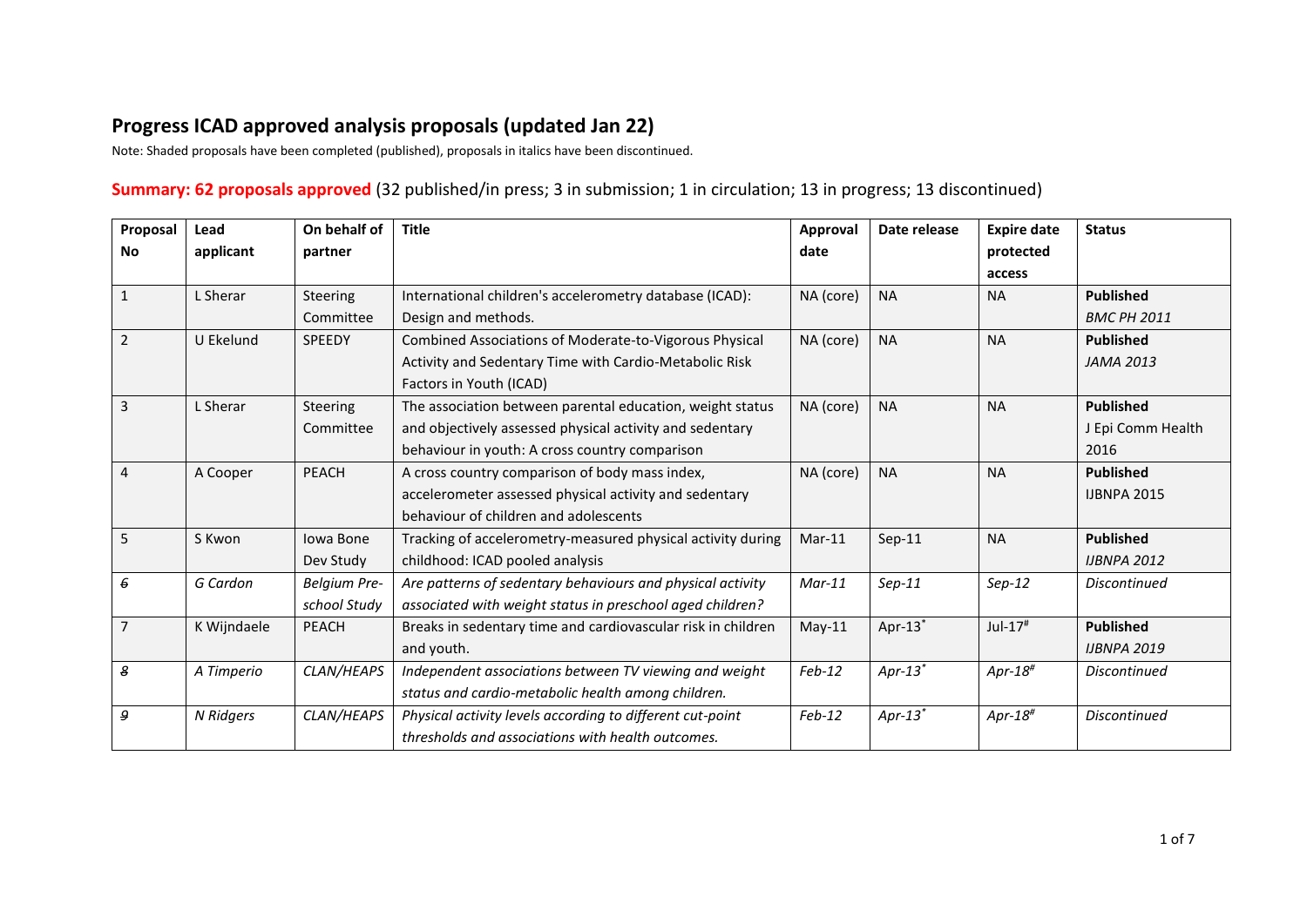| Proposal | Lead            | On behalf of | <b>Title</b>                                                                                                           | Approval | Date release          | <b>Expire date</b>      | <b>Status</b>       |
|----------|-----------------|--------------|------------------------------------------------------------------------------------------------------------------------|----------|-----------------------|-------------------------|---------------------|
| No       | applicant       | partner      |                                                                                                                        | date     |                       | protected               |                     |
|          |                 |              |                                                                                                                        |          |                       | access                  |                     |
| 10       | J Salmon        | CLAN/HEAPS   | Is children's TV viewing and computer use more strongly                                                                | $Feb-12$ | $Apr-13$ <sup>*</sup> | Apr-18 $#$              | <b>Discontinued</b> |
|          |                 |              | associated with light-intensity than moderate- to vigorous-                                                            |          |                       |                         |                     |
|          |                 |              | intensity physical activity? (Brief report)                                                                            |          |                       |                         |                     |
| 11       | U Ekelund       | SPEEDY       | Does physical activity moderate or modify the association                                                              | $Feb-12$ | $May-13$              | Aug- $16$ <sup>#</sup>  | Discontinued - re-  |
|          |                 |              | between birth weight and cardio-metabolic health                                                                       |          |                       |                         | applied for ICAD2   |
|          |                 |              | outcomes.                                                                                                              |          |                       |                         | data (#35)          |
| 12       | $R$ Pate / J    | <b>TAAG</b>  | Physical Activity and Pediatric Obesity: a Quantile                                                                    | $Feb-12$ | Apr- $13^*$           | Jan- $15$ <sup>#</sup>  | <b>Published</b>    |
|          | Mitchell        |              | Regression Analysis.                                                                                                   |          |                       |                         | <b>MSSE 2016</b>    |
| 13       | U Ekelund / M   | Open access  | Associations between birth weight, waist circumference and                                                             | $Mar-12$ | $May-13$              | $May-14$                | <b>Published</b>    |
|          | Hildebrand      |              | sedentary time - a mediation analysis.                                                                                 |          |                       |                         | <b>AJCN 2015</b>    |
| 14       | A Atkin         | Open access  | TV viewing and computer use in children and adolescents: A                                                             | $Jan-13$ | $May-13$              | $May-14$                | <b>Published</b>    |
|          |                 |              | descriptive epidemiology using the International Children's                                                            |          |                       |                         | <b>AJPM 2014</b>    |
|          |                 |              | <b>Accelerometry Database</b>                                                                                          |          |                       |                         |                     |
| 15       | R Pate / J      | Open access  | Associations of Vigorous-intensity Physical Activity with                                                              | Jun-13   | $Jul-13$              | $May-15#$               | <b>Published</b>    |
|          | Moore           |              | <b>Biomarkers in Youth</b>                                                                                             |          |                       |                         | <b>MSSE 2017</b>    |
| 16       | A Cooper / A    | Open access  | Seasonal variation in physical activity and day length                                                                 | $Jun-13$ | $Jul-13$              | Jul-14                  | <b>Published</b>    |
|          | Goodman         |              |                                                                                                                        |          |                       |                         | <b>IJBNPA 2014</b>  |
| 17       | K Corder        | Open access  | Characterising age-related differences in the ratios of                                                                | $Oct-13$ | Oct-13                | Apr- $15^{\texttt{\#}}$ | <b>Published</b>    |
|          |                 |              | vigorous physical activity and moderate physical activity                                                              |          |                       |                         | <b>PMR 2016</b>     |
| 18       | <b>B</b> Hansen | Open access  | Cross-sectional associations of reallocating time between                                                              | $Jan-14$ | $Jan-14$              | May-17#                 | <b>Published</b>    |
|          |                 |              | sedentary and active behaviours on cardiometabolic risk                                                                |          |                       |                         | Sports Med 2018     |
|          |                 |              | factors in young people: an International Children's                                                                   |          |                       |                         |                     |
|          |                 |              | Accelerometry Database (ICAD) analysis                                                                                 |          |                       |                         |                     |
| 19       | <b>B</b> Hansen | Open access  | Does age affect the magnitude of associations between                                                                  | $Jan-14$ | $Jan-14$              | $Mar-16#$               | Discontinued - re-  |
|          |                 |              | sporadic and bouted time spent in moderate-to-vigorous                                                                 |          |                       |                         | applied for ICAD2   |
|          |                 |              | intensity physical activity and adiposity and markers of<br>cardio-metabolic risk factors in children and adolescents? |          |                       |                         | data (#37)          |
| 20       | K Brazendale    | Open access  | Not all minutes are created equal: Rosetta Stone Part 2                                                                | $Mar-14$ | Mar-14                | $Mar-15$                | <b>Published</b>    |
|          |                 |              |                                                                                                                        |          |                       |                         | <b>JSAMS 2015</b>   |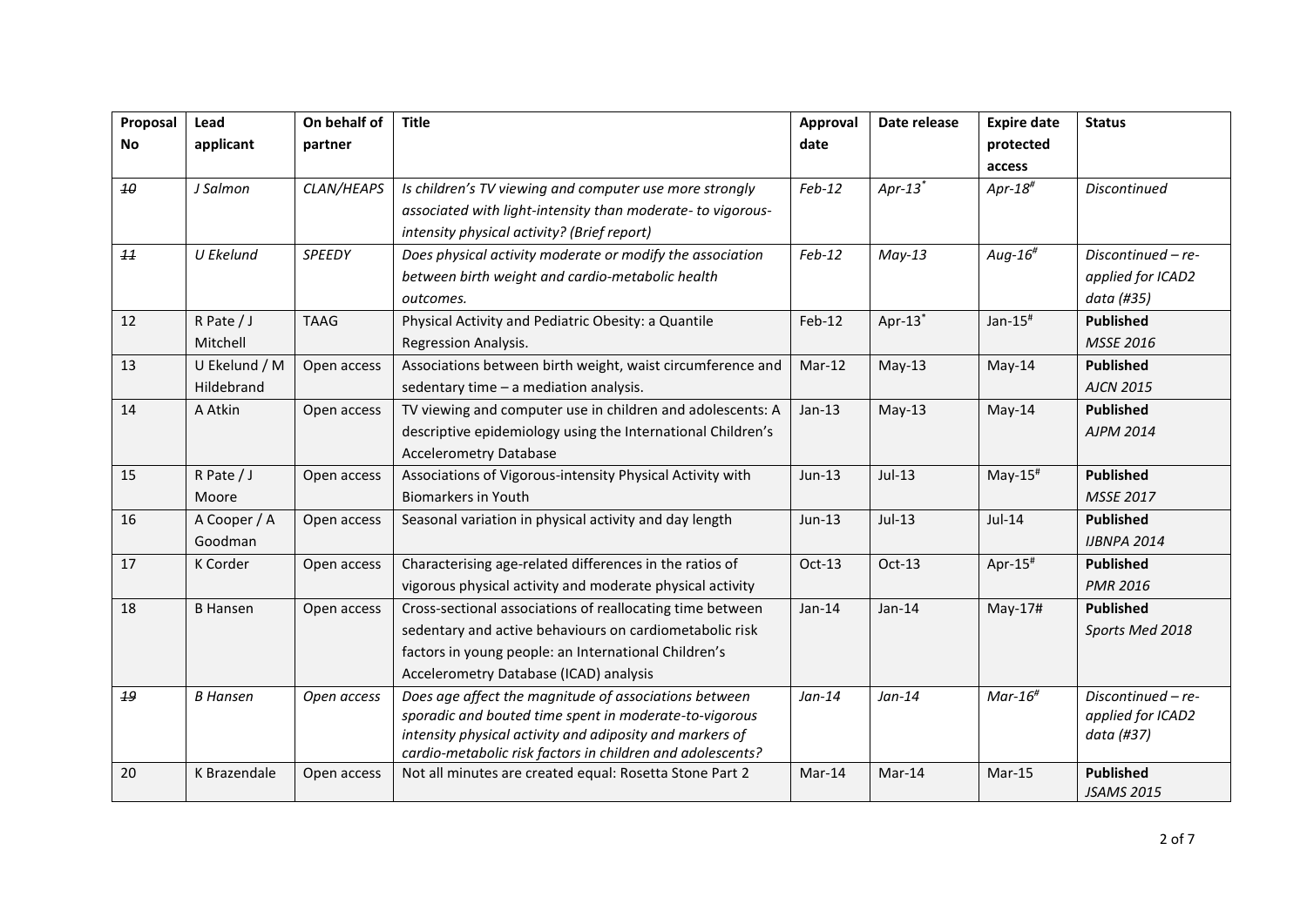| Proposal  | Lead                                                | On behalf of | <b>Title</b>                                                                              | Approval      | Date release | <b>Expire date</b> | <b>Status</b>                       |
|-----------|-----------------------------------------------------|--------------|-------------------------------------------------------------------------------------------|---------------|--------------|--------------------|-------------------------------------|
| <b>No</b> | applicant                                           | partner      |                                                                                           | date          |              | protected          |                                     |
|           |                                                     |              |                                                                                           |               |              | access             |                                     |
| 21        | F Harrison                                          | Open access  | Weather and physical activity; how and why do                                             | $Sep-14$      | Oct-14       | $Mar-16#$          | <b>Published</b>                    |
|           |                                                     |              | relationships vary between countries?                                                     |               |              |                    | <b>IJBNPA 2017</b>                  |
| 22        | E Murtagh                                           | Open Access  | The relationship between inverse BMI, physical activity and                               | $Mar-15$      | $Apr-15$     | Apr- $16$          | <b>Discontinued</b>                 |
|           |                                                     |              | cardiometabolic risk in children and young people                                         |               |              |                    |                                     |
| 23        | E Murtagh                                           | Open Access  | The relationship between inverse BMI and physical activity                                | $Mar-15$      | $Apr-15$     | Apr- $16$          | <b>Discontinued</b>                 |
|           |                                                     |              | in children and young people                                                              |               |              |                    |                                     |
| 24        | $J$ Tarp $/S$                                       | Open Access  | Physical activity patterns and metabolic health in youth                                  | $May-15$      | $May-15$     | $Jul-17#$          | <b>Published</b>                    |
| 25        | <b>Brage</b><br>J Tarp                              | Open Access  | Assessing mediation by adiposity in the association                                       | <b>Nov-15</b> | Feb-16       | Feb-17             | <b>IJO 2018</b><br><b>Published</b> |
|           |                                                     |              | between physical activity and cardiometabolic risk factors in                             |               |              |                    | <b>IJO 2017</b>                     |
|           |                                                     |              | youth - A cross-sectional mediation analysis                                              |               |              |                    |                                     |
| 26        | N Kuzik                                             | Open Access  | The role of physical activity and sedentary behaviour in                                  | Feb-16        | $Mar-16$     | $Mar-17$           | <b>Published</b>                    |
|           |                                                     |              | metabolic health of children across different weight                                      |               |              |                    | Obesity 2017                        |
|           |                                                     |              | statuses                                                                                  |               |              |                    |                                     |
| 27        | S Kriemler                                          | <b>KISS</b>  | ICAD preschool data for comparison to establish Swiss                                     | Apr- $16$     | $May-16$     | $May-17$           | Discontinued                        |
|           |                                                     |              | physical activity guidelines for preschool children (from birth                           |               |              |                    |                                     |
|           |                                                     |              | to the fifth year of life)                                                                |               |              |                    |                                     |
| 28        | J Steene-                                           | Open Access  | Variation in objectively measured physical activity and                                   | Apr-16        | Oct-16       | Oct-18#            | <b>Published</b>                    |
|           | Johannessen                                         |              | sedentary behaviors across European youth                                                 |               |              |                    | <b>IJBNPA 2020</b>                  |
| 29        | E van Ekris                                         | Open Access  | Tracking of total sedentary time and prolonged                                            | Jul-16        | Oct-16       | Oct-18#            | <b>Published</b>                    |
|           |                                                     |              | uninterrupted sedentary time during childhood and                                         |               |              |                    | <b>IJBNPA 2020</b>                  |
|           |                                                     |              | adolescence                                                                               |               |              |                    |                                     |
|           | ICAD2 proposals (release from Mar 2017)**<br>S Kwon | <b>IBDS</b>  |                                                                                           |               | Jun-18**     |                    | <b>Published</b>                    |
| 30        |                                                     |              | A closer look at the relationship among accelerometer-<br>based physical activity metrics | $Jan-17$      |              | Jun-19             | <b>IJBNPA 2019</b>                  |
| 31        | A Atkin                                             | SPEEDY       | Age related change in physical activity during childhood and                              | $Jan-17$      | Apr-18**     | $Mar-22*$          | In progress                         |
|           |                                                     |              | adolescence                                                                               |               |              |                    |                                     |
| 32        | U Ekelund/J                                         | Open access  | Independent prospective associations between sedentary                                    | $Jan-17$      | Apr-18**     | Jan- $22^*$        | In progress (new                    |
|           | Tarp                                                |              | time, light, moderate and vigorous intensity physical activity                            |               |              |                    | release Sept 20)                    |
|           |                                                     |              | with cardio-metabolic risk factors and adiposity in young                                 |               |              |                    |                                     |
|           |                                                     |              | people                                                                                    |               |              |                    |                                     |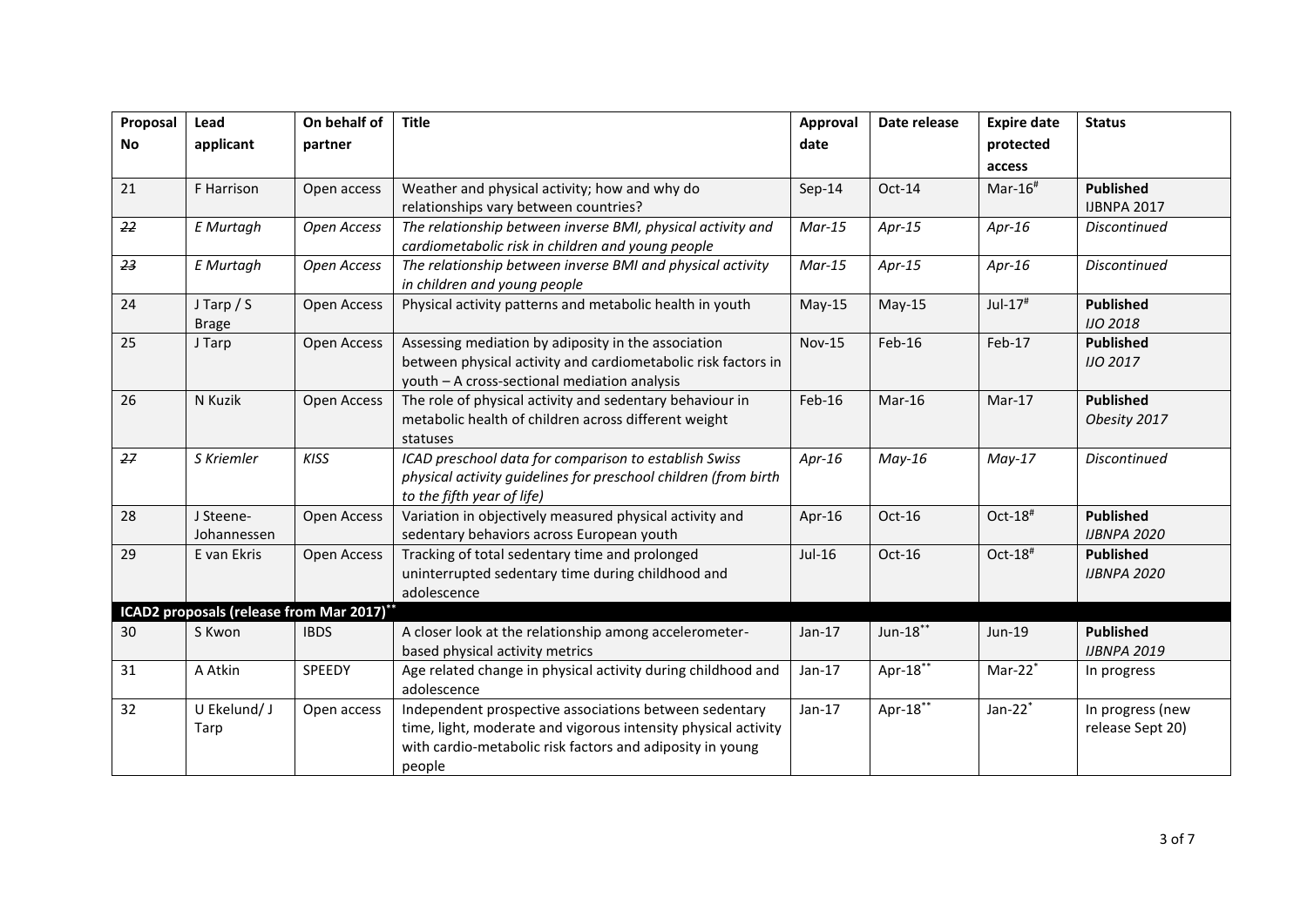| Proposal | Lead                      | On behalf of                  | <b>Title</b>                                                                                                                                                                                                                                                 | Approval      | Date release | <b>Expire date</b> | <b>Status</b>                              |
|----------|---------------------------|-------------------------------|--------------------------------------------------------------------------------------------------------------------------------------------------------------------------------------------------------------------------------------------------------------|---------------|--------------|--------------------|--------------------------------------------|
| No       | applicant                 | partner                       |                                                                                                                                                                                                                                                              | date          |              | protected          |                                            |
|          |                           |                               |                                                                                                                                                                                                                                                              |               |              | access             |                                            |
| 33       | J Tarp                    | <b>EYHS</b><br><b>Denmark</b> | Prospective associations between PA and anthropometrical<br>indices of adiposity - examining sources of heterogeneity in<br>population and study characteristics                                                                                             | $Jan-17$      | $Sep-18$     | $Sep-19$           | <b>Discontinued</b><br>(combined with #32) |
| 34       | E Aadland                 | <b>CoSCIS</b>                 | Uncovering relationships between physical activity and<br>metabolic health in children and adolescents by means of<br>multivariate pattern analyses                                                                                                          | $Jan-17$      | Apr-18**     | Apr-19             | <b>Published</b><br>Prev Med 2020          |
| 35       | <b>GP</b><br>Bernhardsen  | Open Access                   | Birth weight and cardio-metabolic risk factors in youth-<br>does physical activity matter? (update of #11)                                                                                                                                                   | $Jan-17$      | $May-17$     | $Oct-19$           | <b>Published</b><br><b>IJO 2020</b>        |
| 36       | E van Sluijs              | SPEEDY                        | Is ubiquitous car ownership driving physical inactivity in<br>young people?                                                                                                                                                                                  | $Jan-17$      | Apr-18**     | Apr-19             | In submission                              |
| 37       | <b>BH Hansen</b>          | Open access                   | Does age affect the magnitude of associations between<br>sporadic and bouted time spent in moderate-to-vigorous<br>intensity physical activity and adiposity and markers of<br>cardio-metabolic risk factors in children and adolescents?<br>(update of #19) | $Jan-17$      | Apr-18 $**$  | $Apr-19$           | Discontinued                               |
| 38       | P Collings                | Open access                   | Sleep dimensions and cardiometabolic risk markers: analysis<br>of mediation by physical activity and sedentary time in the<br>International Children's Accelerometry Database                                                                                | $Jan-17$      | Apr-20       | Apr-21             | <b>Published</b><br>Ped Obes 2021          |
| 39       | M Renninger/<br>U Ekelund | Open access                   | Is objectively measured sedentary time and physical activity<br>associated with the metabolic syndrome in children and<br>adolescents?                                                                                                                       | Apr-17        | $May-17$     | $May-18$           | <b>Published</b><br>Ped Obes 2019          |
| 40       | A Atkin                   | No data                       | Harmonising data on the correlates of physical activity and<br>sedentary behaviour in young people: Methods and lessons<br>learnt from the International Children's Accelerometry<br>Database (ICAD)                                                         | <b>Nov-16</b> | <b>NA</b>    | <b>NA</b>          | <b>Published</b><br><b>IJBNPA 2017</b>     |
| 41       | H Hussein                 | Open access                   | Estimating the existence and direction of a causal<br>relationship between activity levels and obesity in children                                                                                                                                           | $Jul-17$      | $Aug-17$     | Aug-18             | Discontinued                               |
| 42       | M Orme                    | Open access                   | Reactivity to accelerometer measurement of children and<br>adolescents: The International Children's Accelerometery<br>Database                                                                                                                              | Oct-17        | $May-18**$   | $Mar-22*$          | In progress                                |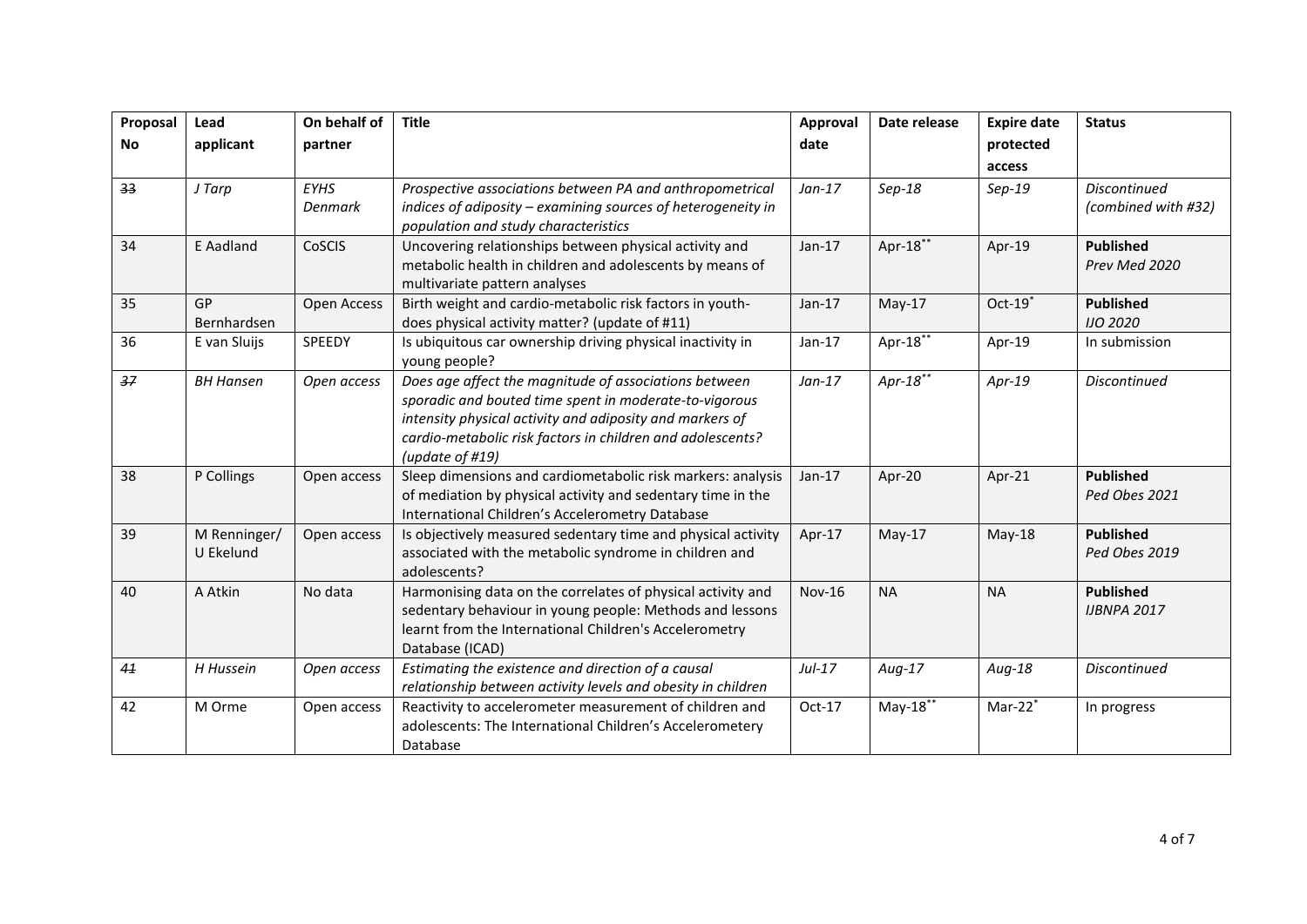| Proposal  | Lead                   | On behalf of | <b>Title</b>                                                                                                                                                                                                         | Approval      | Date release  | <b>Expire date</b> | <b>Status</b>                          |
|-----------|------------------------|--------------|----------------------------------------------------------------------------------------------------------------------------------------------------------------------------------------------------------------------|---------------|---------------|--------------------|----------------------------------------|
| <b>No</b> | applicant              | partner      |                                                                                                                                                                                                                      | date          |               | protected          |                                        |
|           |                        |              |                                                                                                                                                                                                                      |               |               | access             |                                        |
| 43        | S Costa                | Open access  | The relationship between physical activity, sedentary time,<br>and weight in preschool aged children: Analysis from the<br>International Children's Accelerometry Database                                           | Oct-17        | $May-18***$   | Jan- $21^*$        | In progress                            |
| 44        | K Dias                 | Open access  | Levels and determinants of sedentary, light and moderate<br>to vigorous physical activity levels in pre-school aged<br>children                                                                                      | <b>Nov-17</b> | $May-18***$   | $May-19$           | <b>Published</b><br><b>IJERPH 2019</b> |
| 45        | DR Pereira da<br>Silva | Open access  | To examine the joint associations of different intensities<br>(light, moderate and vigorous) of physical activity and<br>obesity status with metabolic risk in youth                                                 | $Jan-18$      | $May-18$      | $May-19$           | <b>Published</b><br><b>IJO 2020</b>    |
| 46        | PB Júdice              | Open access  | Can physical activity offset the harmful effects of specific<br>sedentary patterns? A trans-national prospective study<br>from childhood to adulthood (ICAD 2)                                                       | $Jan-18$      | $May-18$      | $May-19$           | <b>Published</b><br>J Pediatrics 2020  |
| 47        | C Gammon               | Open Access  | Interpretation of the youth physical activity guidelines:<br>implications for compliance estimates and associations with<br>health indicators                                                                        | Jun-18        | <b>Jun-18</b> | Jun-19             | In press<br><b>MSSE</b>                |
| 48        | R Love                 | Open Access  | Socio-economic patterning of physical activity intensities:<br>are the current global recommendations of physical activity<br>appropriate?                                                                           | Aug-18        | Sep-18        | Sep-19             | In submission                          |
| 49        | M Chinapaw             | Open access  | Development and validation of an analysis method for<br>sophisticated PA and SB sequence maps using<br>accelerometer data pooled into an international database                                                      | Sep-18        | In progress   |                    | Further<br>harmonisation<br>planned    |
| 50        | M McNarry              | Open access  | Patterns of objectively measured sedentary time and<br>physical activity during and after primary and secondary<br>school                                                                                            | Jan-19        | Feb-19        | $Feb-21*$          | In progress                            |
| 51        | M McNarry              | Open access  | Determining clustered cardiometabolic risk variables in<br>youth using principal component analysis                                                                                                                  | Jan-19        | Feb-19        | $Feb-21*$          | In progress                            |
| 52        | N Pearson              | Open access  | Investigating the home environmental and behavioural<br>pathways between maternal education and changes in<br>children's objective physical activity and sedentary time: a<br>structural equation modelling analysis | May-19        | <b>Jul-20</b> | Feb-22*            | In progress                            |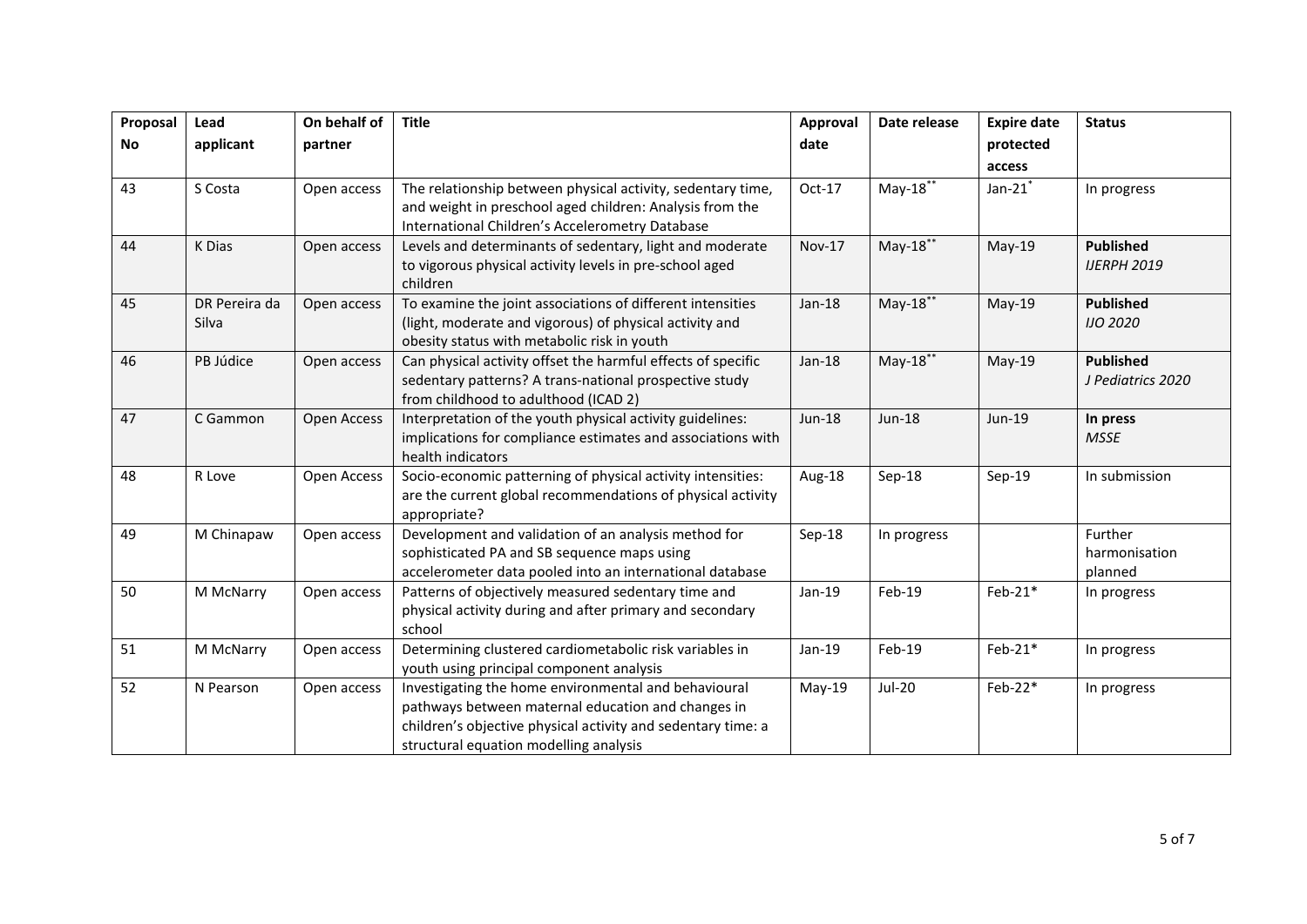| Proposal  | Lead         | On behalf of | <b>Title</b>                                                                                          | Approval | Date release  | <b>Expire date</b> | <b>Status</b>       |
|-----------|--------------|--------------|-------------------------------------------------------------------------------------------------------|----------|---------------|--------------------|---------------------|
| <b>No</b> | applicant    | partner      |                                                                                                       | date     |               | protected          |                     |
|           |              |              |                                                                                                       |          |               | access             |                     |
| 53        | K Brazendale | Open access  | Children's Physical Activity During Weekdays versus                                                   | $May-19$ | Jun-19        | <b>Jun-20</b>      | <b>Published</b>    |
|           |              |              | Weekend Days: Testing the Structured Days Hypothesis                                                  |          |               |                    | <b>IJBNPA 2021</b>  |
|           |              |              | (SDH)                                                                                                 |          |               |                    |                     |
| 54        | P Collings   | Open access  | Screen type and time associations with cardiometabolic risk                                           | $Sep-19$ | Apr-20        | $Apr-21$           | <b>Discontinued</b> |
|           |              |              | markers in a large international sample of children                                                   |          |               |                    |                     |
| 55        | L Sherar     | Open access  | Investigating the physical activity, sleep, sedentary                                                 | Sep-19   | <b>Jul-20</b> | $Jul-21$           | In circulation      |
|           |              |              | behaviour and dietary behavioural pathways between                                                    |          |               |                    |                     |
|           |              |              | breakfast consumption and BMI: a structural equation                                                  |          |               |                    |                     |
|           |              |              | modelling analysis                                                                                    |          |               |                    |                     |
| 56        | E Ikeda      | Open access  | Assessing the contribution of active travel, organised                                                | Dec-19   | $Feb-21$      | Feb-22             | In submission       |
|           |              |              | physical activity and physical education to moderate-to-                                              |          |               |                    |                     |
|           |              |              | vigorous physical activity in children and adolescents: A<br>cross-sectional and prospective analysis |          |               |                    |                     |
| 57        | M Standage   | Open access  | Cross-sectional and prospective associations between the                                              | Apr-20   | Sep-20        | Feb-22*            |                     |
|           |              |              | daily composition of children's movement behaviours and                                               |          |               |                    | In progress         |
|           |              |              | markers of metabolic risk: A compositional isotemporal                                                |          |               |                    |                     |
|           |              |              | substitution analysis                                                                                 |          |               |                    |                     |
| 58        | Y Al-Ajlouni | Open access  | Prospective associations between active school travel and                                             | Apr-20   | Apr-20        | Apr-22 $*$         | In progress         |
|           |              |              | objectively-measured physical activity patters in children                                            |          |               |                    |                     |
|           |              |              | and adolescents                                                                                       |          |               |                    |                     |
| 59        | A Werneck    | Open access  | Association of active commuting to school with changes in                                             | Apr-20   | Apr-20        | Apr-21             | <b>Published</b>    |
|           |              |              | different physical activity intensities and sedentary time:                                           |          |               |                    | Prev Med 2021       |
|           |              |              | The ICAD Multi-country Study                                                                          |          |               |                    |                     |
| 60        | H Arnott     | Open access  | Using Compositional Data Analysis to Investigate Children's                                           | Aug-20   | $Feb-21$      | Feb-22             | In progress         |
|           |              |              | Patterns of Movement Behaviour and Association with                                                   |          |               |                    |                     |
|           |              |              | Cardio-metabolic Outcomes in the International Children's                                             |          |               |                    |                     |
|           |              |              | <b>Acclerometry Dataset (ICAD)</b>                                                                    |          |               |                    |                     |
| 61        | M Stavnsbo   | Open access  | Latent Profile Analysis of Physical Activity and                                                      | Apr-21   | $May-21$      | $May-22$           | In progress         |
|           |              |              | Cardiometabolic Risk Markers in a Large International                                                 |          |               |                    |                     |
|           |              |              | Sample of Children                                                                                    |          |               |                    |                     |
| 62        | J Westra     | Open access  | Age- and behaviour-specific correlations between sedentary                                            | $May-21$ | Jun-21        | <b>Jun-22</b>      | In progress         |
|           |              |              | behaviour and physical activity                                                                       |          |               |                    |                     |

\*: Due to reprocessing of accelerometry data, all data releases were renewed in April 2013.